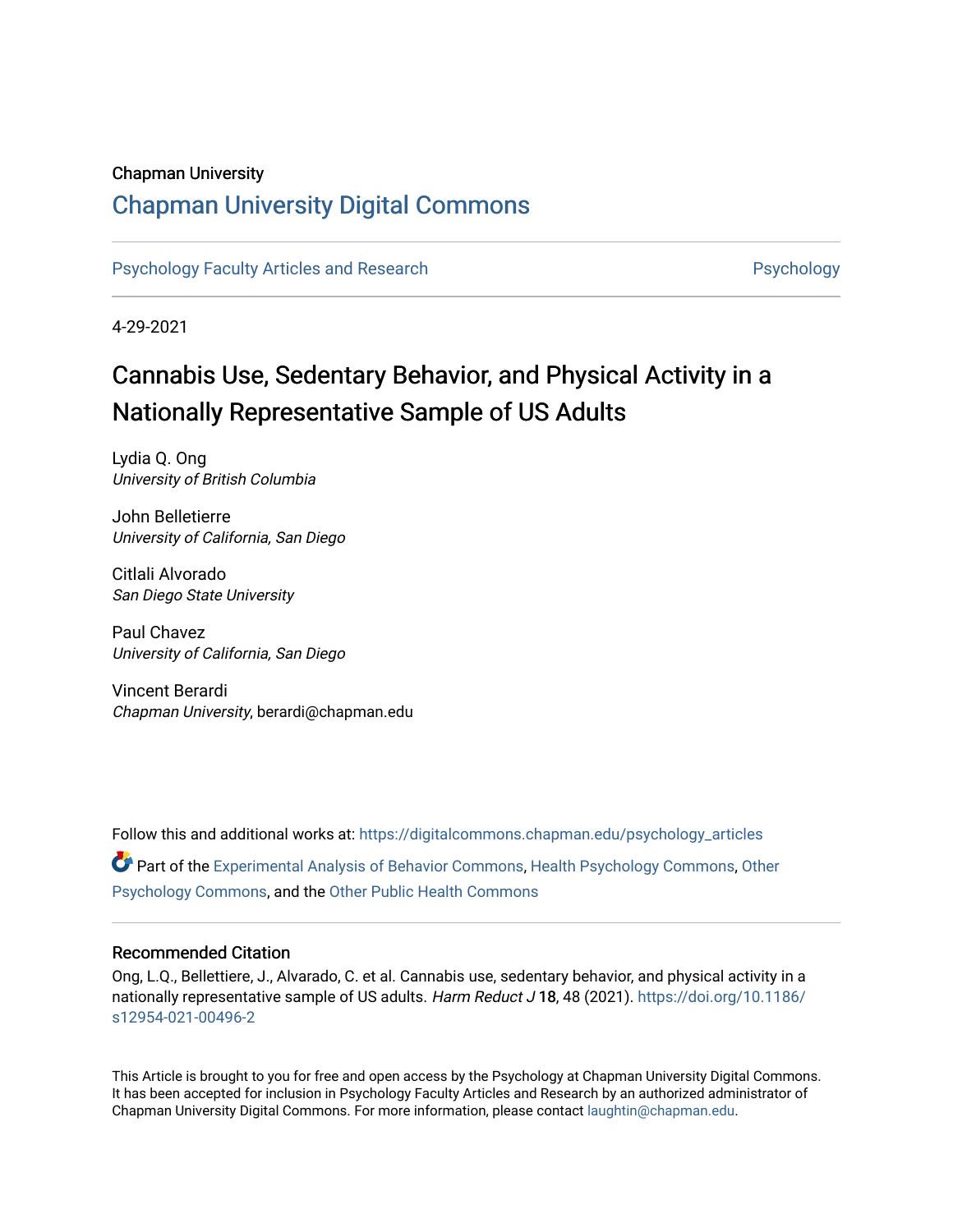## Cannabis Use, Sedentary Behavior, and Physical Activity in a Nationally Representative Sample of US Adults

## **Comments**

This article was originally published in Harm Reduction Journal, volume 18, in 2021. [https://doi.org/](https://doi.org/10.1186/s12954-021-00496-2) [10.1186/s12954-021-00496-2](https://doi.org/10.1186/s12954-021-00496-2)

## Creative Commons License



This work is licensed under a [Creative Commons Attribution 4.0 License](https://creativecommons.org/licenses/by/4.0/).

Copyright The authors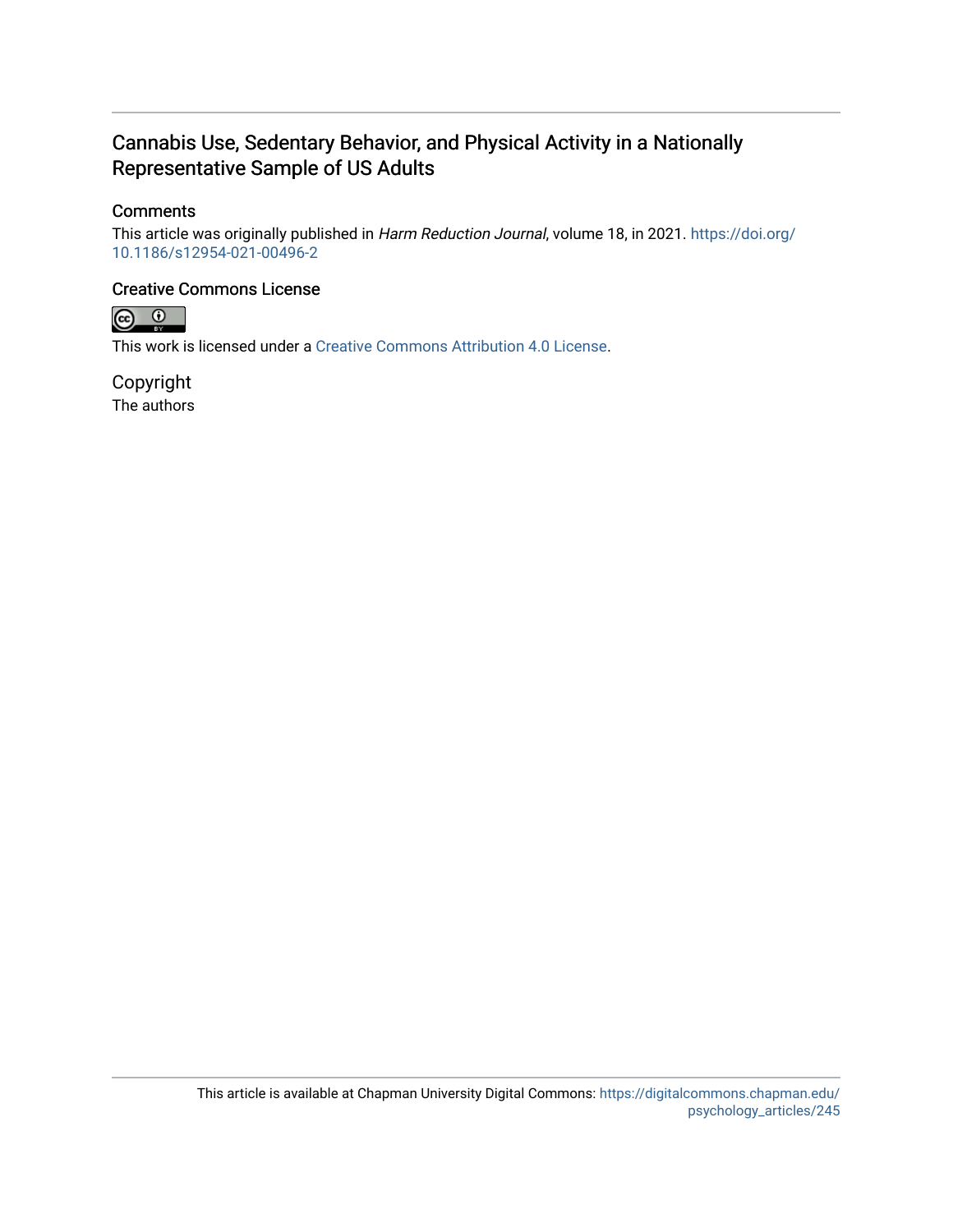## **RESEARCH**

## **Open Access**

# Cannabis use, sedentary behavior, and physical activity in a nationally representative sample of US adults



Lydia Q. Ong<sup>1</sup>, John Bellettiere<sup>2[\\*](http://orcid.org/0000-0001-9760-6241)</sup>, Citlali Alvarado<sup>3</sup>, Paul Chavez<sup>2</sup> and Vincent Berardi<sup>4\*</sup>

### **Abstract**

**Background:** Prior research examining the relationship between cannabis use, sedentary behavior, and physical activity has generated conficting fndings, potentially due to biases in the self-reported measures used to assess physical activity. This study aimed to more precisely explore the relationship between cannabis use and sedentary behavior/physical activity using objective measures.

**Methods:** Data were obtained from the 2005–2006 National Health and Nutrition Examination Survey. A total of 2,092 participants (ages 20–59; 48.8% female) had accelerometer-measured sedentary behavior, light physical activity, and moderate-to-vigorous physical activity. Participants were classifed as light, moderate, frequent, or non-current cannabis users depending on how often they used cannabis in the previous 30 days. Multivariable linear regression estimated minutes in sedentary behavior/physical activity by cannabis use status. Logistic regression modeled selfreported moderate-to-vigorous physical activity in relation to current cannabis use.

**Results:** Fully adjusted regression models indicated that current cannabis users' accelerometer-measured sedentary behavior did not signifcantly difer from non-current users. Frequent cannabis users engaged in more physical activity than non-current users. Light cannabis users had greater odds of self-reporting physical activity compared to non-current users.

**Conclusions:** This study is the frst to evaluate the relationship between cannabis use and accelerometer-measured sedentary behavior and physical activity. Such objective measures should be used in other cohorts to replicate our fndings that cannabis use is associated with greater physical activity and not associated with sedentary behavior in order to fully assess the potential public health impact of increases in cannabis use.

**Keywords:** Cannabis, Sedentary behavior, Physical activity, Accelerometry, Behavioral epidemiology

#### **Background**

Regular physical activity (PA) is associated with a host of health benefts, such as reduced risks for cardiovascular disease, diabetes, and all-cause mortality, while sedentary

behavior (SB; e.g., sitting while watching television [\[1](#page-9-0)]) is linked with increased health risks [[2](#page-9-1)[–4](#page-9-2)]. However, less than one quarter of US adults aged 18–64 meet federally recommended PA guidelines [\[5](#page-9-3)]. This insufficiency likely plays a role in the high prevalence of several cardiometabolic conditions, including metabolic syndrome, obesity, cardiovascular disease, and diabetes that the USA currently experiences  $[6-9]$  $[6-9]$ . This trend in morbidity has coincided with, and possibly been afected by, an increase in cannabis use and a decrease in perceived risk over the past two decades in the USA  $[10]$  $[10]$  $[10]$ . While research has



© The Author(s) 2021. **Open Access** This article is licensed under a Creative Commons Attribution 4.0 International License, which permits use, sharing, adaptation, distribution and reproduction in any medium or format, as long as you give appropriate credit to the original author(s) and the source, provide a link to the Creative Commons licence, and indicate if changes were made. The images or other third party material in this article are included in the article's Creative Commons licence, unless indicated otherwise in a credit line to the material. If material is not included in the article's Creative Commons licence and your intended use is not permitted by statutory regulation or exceeds the permitted use, you will need to obtain permission directly from the copyright holder. To view a copy of this licence, visit [http://creativecommons.org/licenses/by/4.0/.](http://creativecommons.org/licenses/by/4.0/) The Creative Commons Public Domain Dedication waiver ([http://creativeco](http://creativecommons.org/publicdomain/zero/1.0/) [mmons.org/publicdomain/zero/1.0/](http://creativecommons.org/publicdomain/zero/1.0/)) applies to the data made available in this article, unless otherwise stated in a credit line to the data.

<sup>\*</sup>Correspondence: jbellettiere@ucsd.health.edu; berardi@chapman.edu <sup>2</sup> Herbert Wertheim School of Public Health and Longevity Science,

University of California San Diego, 9500 Gillman Drive, San Diego, CA 92093, USA

<sup>4</sup> Department of Psychology, Chapman University, 1 University Drive, Orange, CA 92866, USA

Full list of author information is available at the end of the article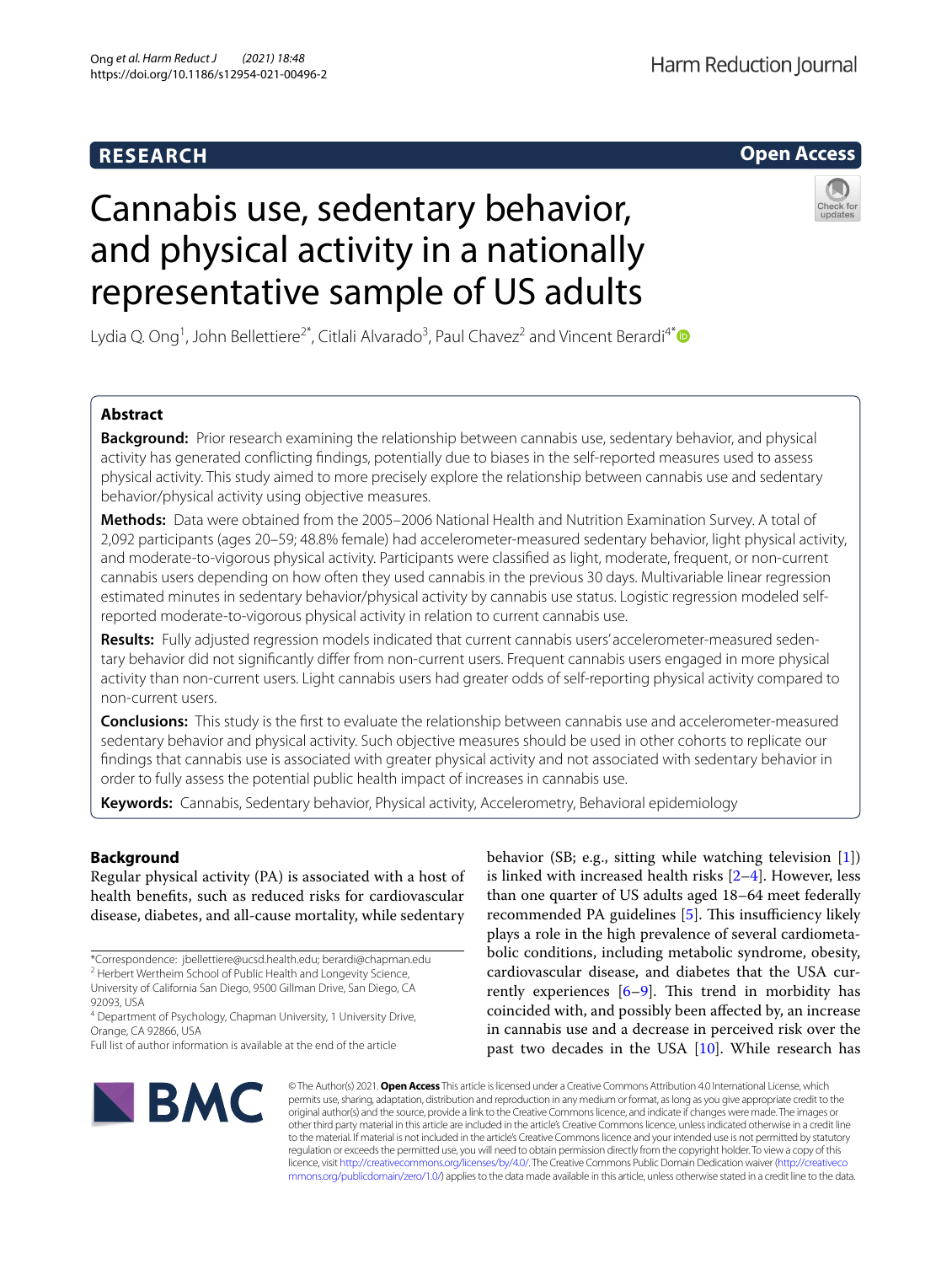shown that cannabis users have lower odds of metabolic syndrome, obesity, and other cardiometabolic disease risk factors  $[11-14]$  $[11-14]$ , these findings have typically not considered lifestyle factors, which play a signifcant role in the prevention and management of chronic conditions [[15–](#page-10-4)[17](#page-10-5)]. One important lifestyle consideration is physical behavior (which encompasses both SB and PA), whose relationship with cannabis use is not well understood.

Research on the association between cannabis use and physical behavior in North America is scant, with previous studies producing inconsistent fndings. In the USA, more than 80% of participants in states with full legal access to cannabis reported concurrent cannabis use with exercise [[18](#page-10-6)]. Among a nationally representative sample, an examination of eight years of data from the National Health and Nutrition Examination Survey (NHANES) suggested that current cannabis users had lower odds of engaging in self-reported PA compared to non-current users [\[19\]](#page-10-7), whereas a diferent study using ten years of NHANES data found that any lifetime cannabis use was associated with higher odds of being physically active [[20\]](#page-10-8). A study utilizing NHANES data found that females with any lifetime cannabis use had greater self-reported sedentary time compared to females who had never used cannabis [[20\]](#page-10-8). Finally, a population-based survey of Canadians found that, compared to nonusers, cannabis users had greater odds of spending over 35 h per week in sedentary behavior [[21\]](#page-10-9).

To date, studies examining the relationship between cannabis use and physical behavior have relied on selfreport measures via questionnaires, which are subject to recall [[22\]](#page-10-10) and social desirability [[23\]](#page-10-11) biases that have the potential to generate inaccuracies. Specifc to PA, it may be easier to report on discrete events (e.g., "Have you gone on a run in the past 7 days?") versus recalling the amount of time engaged in various intensities of PA. Moreover, regular cannabis use is known to impair memory recall [\[24,](#page-10-12) [25\]](#page-10-13), possibly reducing accurate selfreported measures of physical behavior among cannabis users. As an alternative, accelerometers (e.g., Fitbit) have become a common tool for *objectively* assessing physical behavior. A systematic review found weak-to-moderate correlations between accelerometry measures and PA questionnaires (0.08  $\le$  *r*  $\le$  0.58; [[26](#page-10-14)]). Another study displayed even weaker correlations between accelerometry measures and light PA (0.01  $\leq r \leq$  0.06) and moderate correlations for accelerometry and SB (0.28  $\le r \le 0.31$ ;  $[27]$  $[27]$ ). These inconsistencies raise concerns over the accuracy of using questionnaires to assess the relationship between cannabis use and physical behavior.

The current study aimed to account for potential shortcomings in self-report assessments within cannabis and physical behavior studies by incorporating objective measures of SB, light PA, and MVPA into the analyses. We analyzed NHANES accelerometer and questionnaire data to investigate diferential levels of SB and PA among current cannabis users and non-current users. Our aim was to clarify the relationship between cannabis use and physical behavior to inform the evaluation of changes in physical behavior patterns as a potential public health impact of cannabis use.

#### **Methods**

#### **Sample description**

Data were obtained from NHANES, a program of studies by the National Center for Health Statistics which assesses the health and nutritional status of the US population through questionnaires, interviews, physical examinations, and laboratory tests [[28\]](#page-10-16). NHANES uses a stratifed, multistage probability sampling design to attain a nationally representative sample of the noninstitutionalized US population. The sampling procedure begins with selecting primary sampling units (counties) which are then divided into segments (city blocks). A sample of households within each segment is randomly drawn, and individuals within those households are randomly selected. Only the 2005–2006 NHANES cycle has concurrent accelerometer and cannabis use measures, so analyses were restricted to this time period. The sample was limited to participants aged  $20-59$  years (n=3409), since only respondents in this age range were given drug and alcohol use questionnaires. Participants were excluded if they did not have one or more adherent accelerometer wear days, defned as having at least 10 h of wear time ( $n=652$ ; [[29\]](#page-10-17)); did not complete the Drug Use Questionnaire ( $n=124$ ); had incomplete cannabis use questions ( $n=303$ ); reported concurrent use of heroin, cocaine, or methamphetamines ( $n=30$ ); or self-reported or tested positive for pregnancy via urine test  $(n=208)$ . The final analytic sample contained 2,092 participants.

#### **Measures of cannabis use**

Using responses from the Drug Use Questionnaire [\[30](#page-10-18)], cannabis use was determined by responses to the following questions: "Have you ever, even once, used marijuana or hashish?" (yes, no). Individuals who responded "yes" were directed to the following question: "During the past 30 days, on how many days did you use marijuana or hashish?". Current cannabis users were defned as those who used cannabis  $\geq 1$  day in the past 30 days [\[31\]](#page-10-19). We further divided current cannabis users by frequency of use, which may have difering impacts on physical behavior. As done in previous research [[19](#page-10-7)], we classifed current cannabis users into light users  $\left( < 10 \right)$  days in the past 30 days), moderate users (10–20 days in the past 30 days),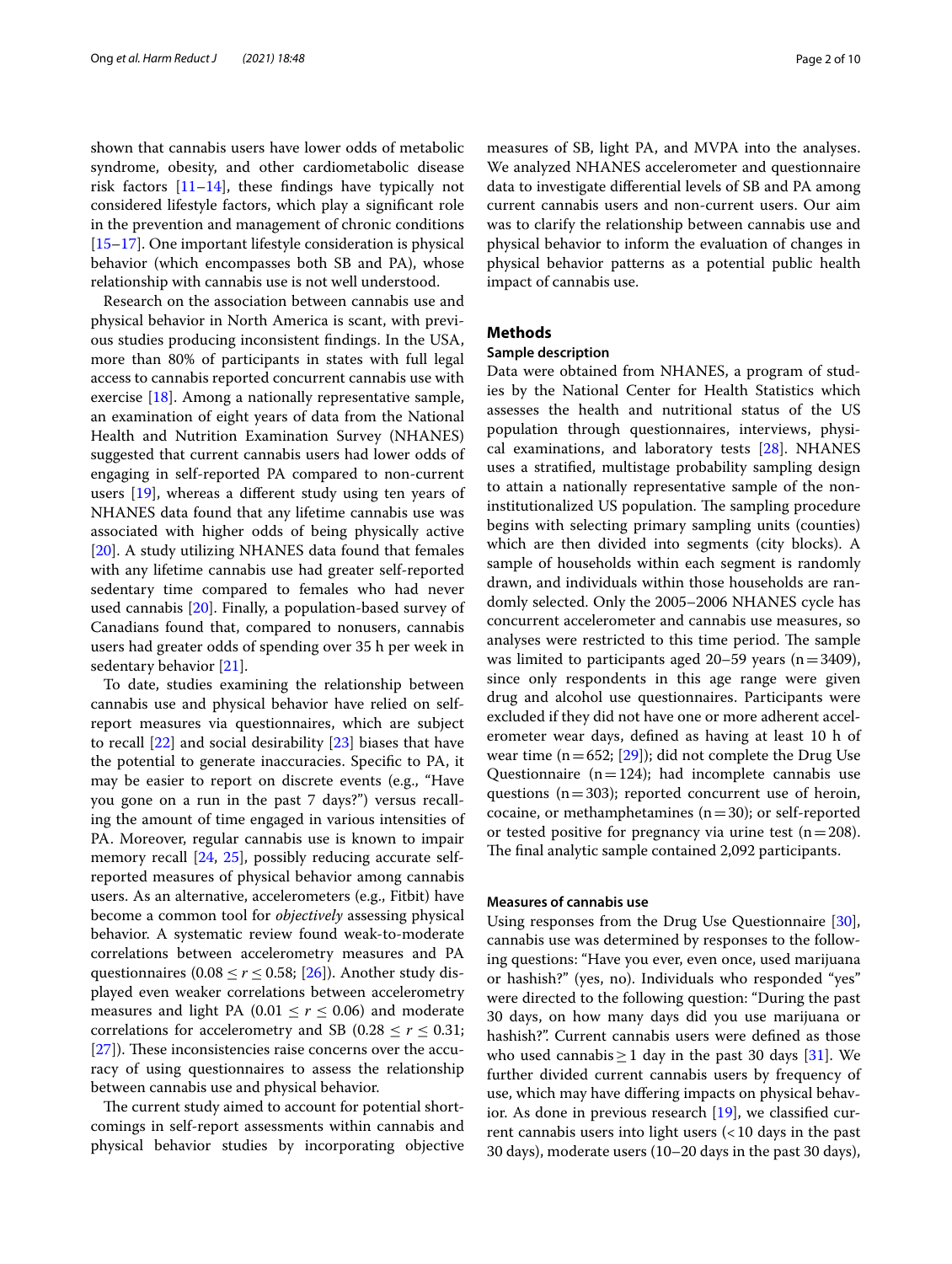and frequent users (>20 days in the past 30 days). All other participants were classifed as non-current users.

#### **Accelerometer measures of physical activity and sedentary behavior**

Participants were requested to wear an Actigraph 7164 over their right hip for 7 days and to remove the device only for showering, swimming, and when in bed. The accelerometer data were processed via a computer script released by the National Cancer Institute, the full details of which are published elsewhere [\[32\]](#page-10-20). Briefy, using the most common protocol for adults, accelerometer nonwear was characterized by 60 consecutive minutes with zero movement allowing for up to 2 min of movement below 50 counts per minute (cpm; [\[29](#page-10-17)]). As is commonly defned, an adherent day was designated as having at least 10 h of wear time [[29](#page-10-17)]. Common acceleration cutpoints were then used to categorize diferent behaviors: minutes with less than 100 cpm were classifed as sedentary, minutes between 100 and 1951 cpm were classifed as light PA, and minutes above 1951 cpm were consid-ered MVPA [[33,](#page-10-21) [34\]](#page-10-22). The physical behavior metrics used in all analyses were computed as the average number of minutes in sedentary time, light PA, and MVPA over all adherent days.

#### **Measures of self‑reported physical activity**

Participants self-reported their levels of PA through the physical activity questionnaire [\[30](#page-10-18)]. Engagement in MVPA was determined by the following questions: "Over the past 30 days, did you do moderate activities for at least 10 min that cause only light sweating or a slight to moderate increase in breathing or heart rate?" (yes, no); "Over the past 30 days, did you do any vigorous activities for at least 10 min that caused heavy sweating, or large increases in breathing or heart rate?" (yes, no). Responses to these questions were combined into one binary yes/ no variable; if a respondent replied "yes" to one or both questions, they were categorized as having self-reported MVPA engagement. This method of measurement was chosen to replicate a previous study that used NHANES data to examine the cannabis-PA relationship [\[19](#page-10-7)]. Selfreported light PA and SB were not assessed due to lack of appropriately corresponding questions in 2005–2006 NHANES.

#### **Covariates**

Sociodemographic covariates included age, sex, race/ethnicity, income-to-poverty ratio, and education. Healthrelated covariates included body mass index (BMI), cigarette smoking status, and alcohol use. All covariates were obtained through self-report with the exception of BMI, which was measured by trained examiners. Age was reported in years, and sex was indicated as male or female. Race/ethnicity was categorized as non-Hispanic White, non-Hispanic Black, Hispanic (inclusive of Mexican American and Other Hispanic), or Other (inclusive of Asian and multi-racial); non-Hispanic White was the reference level. Income-to-poverty ratio was calculated by dividing family income by the poverty threshold. Education was indicated as one of fve categories: less than 9th grade, 9th–11th grade, high school graduate/GED, some college/AA degree, or college graduate and above (less than 9th grade was the reference level). Body mass index was calculated based on height and weight measurements. Cigarette smoking status was determined by the following questions: "Have you smoked at least 100 cigarettes in your entire life?" (yes, no) and "Do you now smoke cigarettes?" (every day, some days, not at all). Current cigarette smokers were classifed as those who answered "yes" to smoking at least 100 cigarettes in their lifetime and now smoke "every day" or "some days." Alcohol use was defned by the average number of days per week participants drank and was assessed using the following questions: "In your entire life, have you had at least 12 drinks of any type of alcoholic beverage?" (yes, no); "In the past 12 months, how often did you drink any type of alcoholic beverage? How many days per week, per month, or per year did you drink?" (responses recorded from 0–365). Responses were converted to days per week as applicable. Participants who have not had at least 12 alcoholic drinks in their lifetime or responded with "0" to frequency of drinking in the past 12 months were recorded as drinking an average of 0 days per week.

#### **Statistical analyses**

All statistical analyses were performed in R version 4.0.4  $[35]$  $[35]$  using the survey package  $[36]$  $[36]$ , which was use to account for NHANES sample weights, strata, and primary sampling units to make results more generalizable to the US population. To determine statistical signifcance, α was set to 0.05.

Means and frequencies of covariates were calculated for the total sample and separately by cannabis use categories. Diferences between these groups were tested using *t* tests for continuous variables and  $\chi^2$  tests for categorical variables, both of which accounted for the survey design.

To account for diferences in physical behavior measurements resulting from diferences in the duration of wear time, SB, light PA, and MVPA were adjusted for accelerometer wear time via the commonly used [[32,](#page-10-20) [37](#page-10-25)] residuals method [[38\]](#page-10-26). Linear regression models assessed associations of cannabis use with SB, light PA, and MVPA as separate outcome variables using the following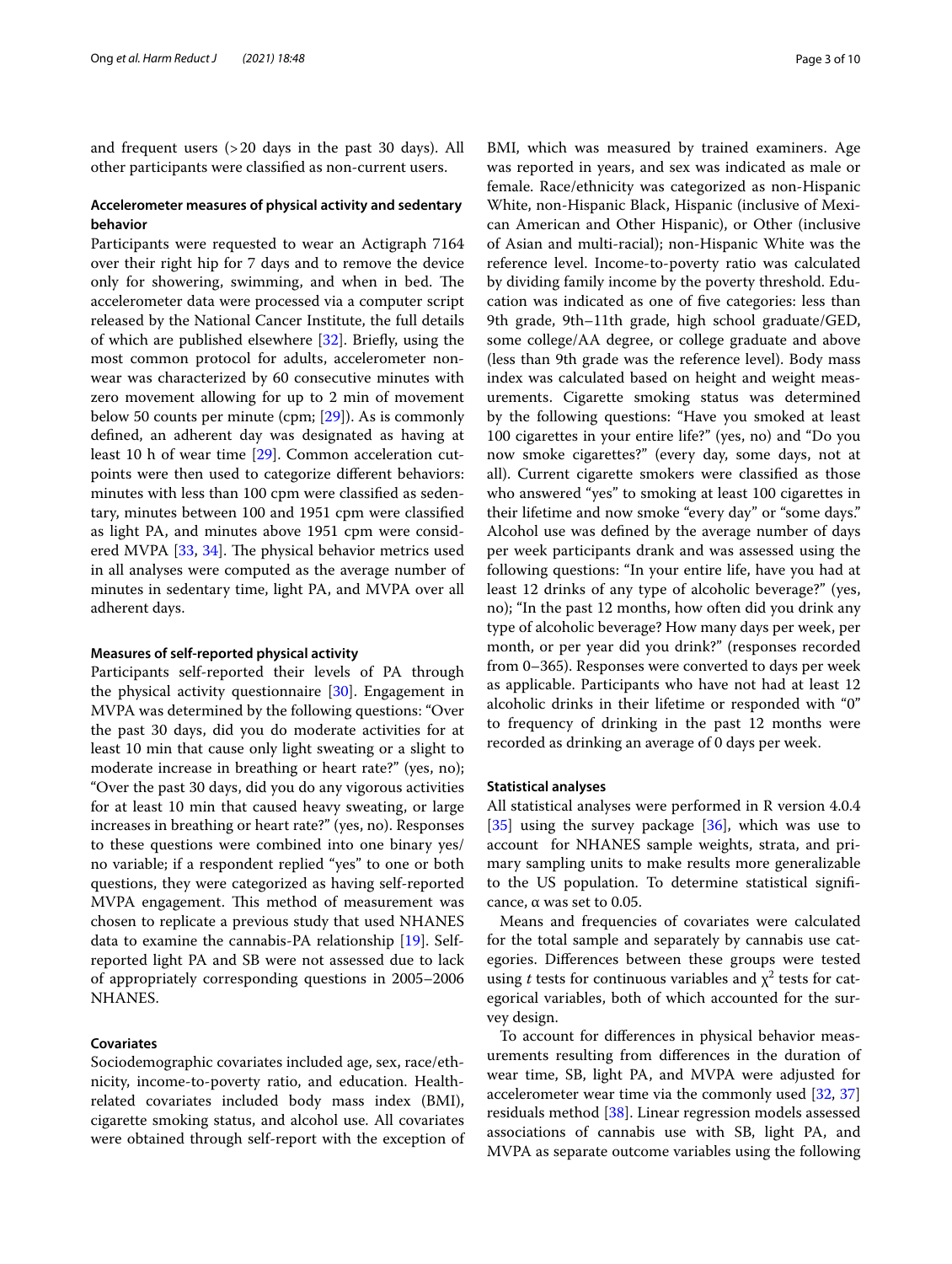successively adjusted regression models: Model 1 (unadjusted), Model 2 (adjusted for age and sex), and Model 3 (adjusted for age, sex, ethnicity, income-to-poverty ratio, education, body mass index, cigarette smoking status, and alcohol use). Models 1 and 2 contained 2,092 observations, while Model 3 contained 2,022 observations due to missing income-to-poverty ratio, BMI, or alcohol use data. To facilitate interpretation, regression results are reported as marginal means [[36\]](#page-10-24).

To assess potential efect modifcation, interaction terms for cannabis use and age, sex, and cigarette smoking status were separately added to Model 3. Previous research has documented age and sex diferences in SB time [[39\]](#page-10-27) and associations between cigarette smoking and cannabis dependence [\[40](#page-10-28)]. Marginal means of SB, light PA, and MVPA were estimated for current and non-current cannabis users and diferences were computed and reported separately for each level of the potential modifers in Model 3. Age was dichotomized into younger or older than the median sample age (40 years) for the reporting of marginal means but was treated as continuous in the models. Statistical signifcance of the between-level diferences was obtained from the *p*-value of the interaction coefficients in the regression model.

To replicate a previous study [[19\]](#page-10-7), logistic regression models were calculated with self-reported MVPA as a binary outcome. Three logistic models were created using the same covariates and sample sizes as the linear accelerometry models (without interaction terms).

Two sets of sensitivity analyses were conducted. First, the non-interaction regression models were re-analyzed for a subsample of participants that had a minimum of four adherent accelerometer wear days (*n*=1618), an eligibility criterion thought to produce physical behavior estimates that more accurately represent usual weekly behavior patterns. Second, analyses were re-analyzed on a subsample of participants without the following medical conditions: diabetes, arthritis, heart failure, coronary heart disease, and cancer  $(n=1551)$ .

#### **Results**

#### **Descriptive statistics**

Current cannabis users difered signifcantly from noncurrent users on all included sociodemographic and health-related covariates (Table [1](#page-5-0)). Current cannabis users were younger (mean age 34.2 vs. 41.1 years), more likely to be White (54.2% vs. 46.4%), male (71.5% vs. 48.5%), have higher rates of some college/AA degree (39.4% vs. 33.4%), have lower BMI (mean 26.5 vs. 28), and

<span id="page-5-0"></span>**Table 1** Descriptive statistics of adults with completed drug questionnaire and accelerometer use, national health and nutrition examination survey 2005–2006.

|                                                               | Overall sample        | <b>Current users</b> | Non-current users     | p                  |
|---------------------------------------------------------------|-----------------------|----------------------|-----------------------|--------------------|
|                                                               | $N = 2,092$           | $n = 249$            | $n = 1,843$           |                    |
| Age, mean (SD)                                                | 40.3(11.1)            | 34.2 (10.8)          | 41.1 (10.9)           | < 0.001            |
| Sex, n (%)                                                    |                       |                      |                       | < 0.001            |
| Male                                                          | 1072 (51.2)           | 178(71.5)            | 894 (48.5)            |                    |
| Female                                                        | 1020 (48.8)           | 71 (28.5)            | 949 (51.5)            |                    |
| Race/Ethnicity, n (%)                                         |                       |                      |                       | < 0.01             |
| Non-Hispanic White                                            | 990 (47.3)            | 135 (54.2)           | 855 (46.4)            |                    |
| Hispanic                                                      | 511 (24.4)            | 33 (13.3)            | 478 (25.9)            |                    |
| Non-Hispanic Black                                            | 501 (24)              | 71 (28.5)            | 430 (23.3)            |                    |
| Other/Multi-Racial                                            | 90(4.3)               | 10(4.0)              | 80(4.3)               |                    |
| Income-to-poverty ratio, mean (SD) <sup>a</sup>               | 3.3(1.6)              | 2.8(1.6)             | 3.3(1.6)              | < 0.002            |
| Education level, n (%)                                        |                       |                      |                       | < 0.002            |
| < 9th Grade                                                   | 161(7.7)              | 8(3.2)               | 153(8.3)              |                    |
| 9th-11th Grade                                                | 281 (13.4)            | 52 (20.9)            | 229 (12.4)            |                    |
| High school<br>Graduate/GED                                   | 480 (22.9)            | 65(26.1)             | 415(22.5)             |                    |
| Some college/AA degree                                        | 714 (34.1)            | 98 (39.4)            | 616 (33.4)            |                    |
| College graduate or above                                     | 456 (21.8)            | 26(10.4)             | 430 (22.3)            |                    |
| Body mass index, mean (SD)<br>Current cigarette smoker, n (%) | 28.7(7)<br>449 (21.5) | 26.5(5.3)<br>126(51) | 28(7.1)<br>323 (17.5) | < 0.001<br>< 0.002 |
| Alcohol use, mean (SD) <sup>a</sup>                           | 1.1(1.8)              | 2.1(2.2)             | 1.0(1.7)              | < 0.001            |

SD=Standard deviation; GED=General education development or high school equivalency; AA=associates of arts. Bolded text represents statistically signifcant effects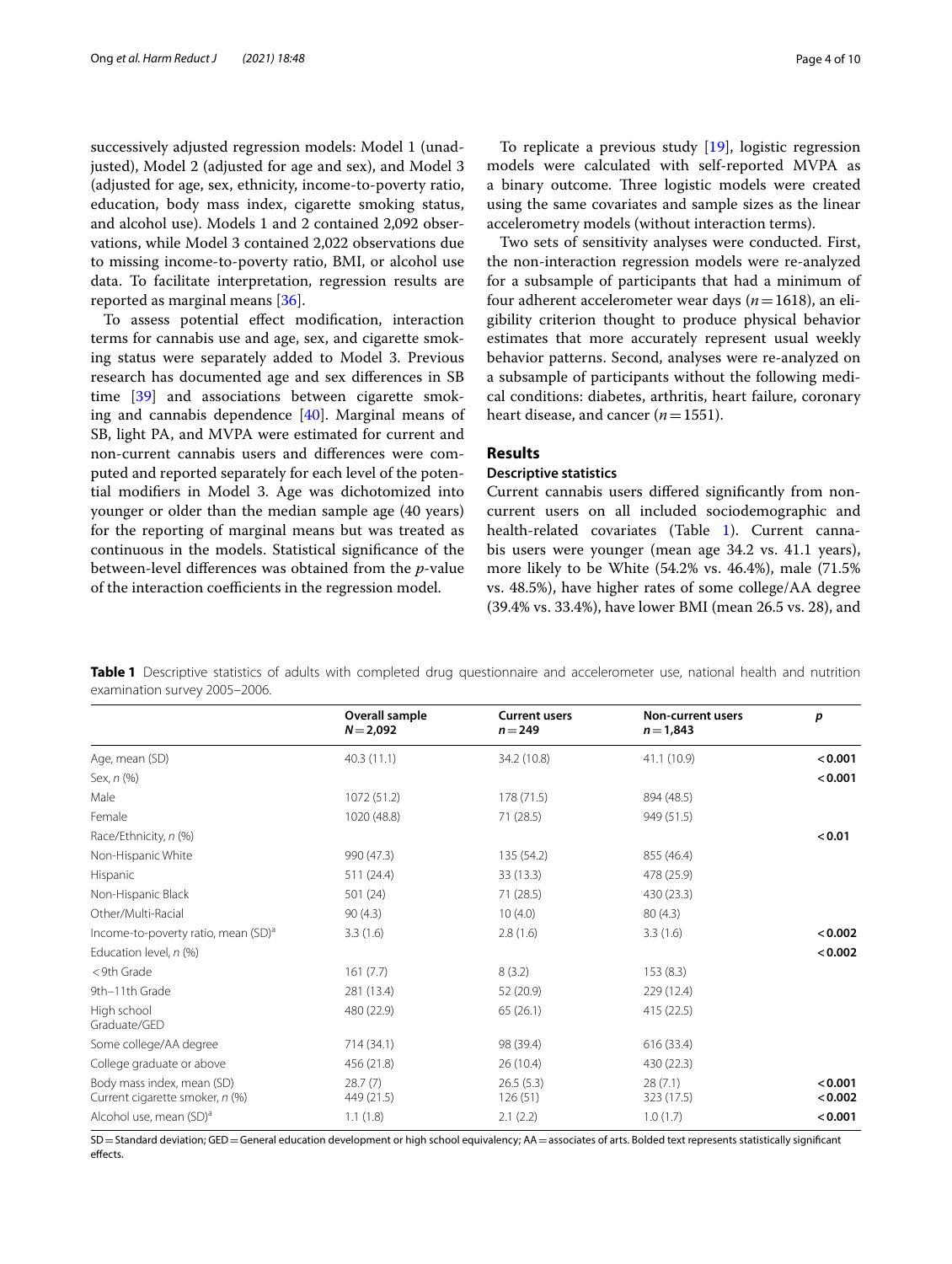have a lower income-to-poverty ratio (mean 2.8 vs. 3.3). Approximately half of cannabis users were current cigarette smokers (51%), and they drank alcoholic beverages an average of 2 days per week.

#### **Sedentary behavior, light PA, and MVPA**

There were no significant differences between noncurrent cannabis users and light, moderate, or frequent cannabis users in minutes per day spent in SB. However, current users difered from non-current users in time engaged in PA. After controlling for all covariates, frequent cannabis users engaged in signifcantly greater amounts of light PA and MVPA compared to non-current users (light PA: 391.9 min/day (95% CI [366.7, 417.1]) vs. 350.2 min/day (95% CI [340.7, 359.6]), *p*=0.01; MVPA: 37.1 min/day (95% CI [29.0, 45.3]) vs. 27.2 min/day (95% CI  $[25.9, 28.6]$ ,  $p=0.03$ ; Table [2\)](#page-6-0). In the unadjusted model, moderate cannabis use predicted more minutes spent in MVPA compared to non-current use (34.3 min/ day (95% CI [26.1–42.5]) vs. 26.5 min/day (95% CI [25.0– 28.0]),  $p = 0.03$ ), but this association was not significant upon controlling for all covariates. Light cannabis users did not signifcantly difer from non-current users in time engaged in PA.

#### **Interaction efects**

Age interacted with moderate cannabis use to predict MVPA, such that moderate cannabis users above age 40 engaged in 16 additional minutes (95% CI [5.5, 26.7]) of MVPA per day than their nonuser counterparts; in contrast, moderate cannabis users below age 40 engaged in 3.5 fewer minutes (95% CI [ $(− 7.5, 0.4)$ ] of MVPA per day than their nonuser counterparts  $(p=0.02)$ . Additionally, cigarette smoking status moderated the association between light cannabis use and MVPA. Only light cannabis users who did not currently smoke cigarettes engaged in more minutes of MVPA compared to non-current cannabis users  $(1.8 \text{ min/day } (95\% \text{ CI } [(-1.4, 4.9]) \text{ vs. } -$ 6.2 min/day (95% CI [−9.2, −3.2]),  $p = 0.02$ ). There were no observed sex diferences in the associations between cannabis use and physical behavior (Table [3](#page-7-0)).

#### **Self‑reported MVPA**

A majority of current and non-current cannabis users self-reported engagement in MVPA in the past 30 days (light users: 79.6%; moderate users: 65.7%; frequent users: 61.7%; non-current users: 71.8%). Results from the logistic regression models indicated that light cannabis users had 1.09 times greater odds of self-reported MVPA (95% CI [1.03, 1.15],  $p = 0.01$ ) compared to non-current users, whereas moderate and frequent users did not signifcantly difer from non-current users in their odds of self-reporting MVPA (Table [4](#page-7-1)).

#### **Sensitivity analyses**

Results did not substantially difer when excluding participants with diabetes, arthritis, heart failure, coronary heart disease, or cancer. However, upon excluding participants with less than four days of adherent accelerometer wear time, a few differences were observed. There were

#### <span id="page-6-0"></span>**Table 2** Estimated time spent engaged in physical behavior by cannabis use category

|                                           | <b>Non-current users</b><br>$n = 1843$ | Light users<br>$n = 144$   | p    | <b>Moderate users</b><br>$n = 50$ | p    | <b>Frequent users</b><br>$n = 55$ | p       |
|-------------------------------------------|----------------------------------------|----------------------------|------|-----------------------------------|------|-----------------------------------|---------|
|                                           | Mean (min/day) (95%<br>CI)             | Mean (min/day) (95%<br>CI) |      | Mean (min/day) (95%<br>CI)        |      | Mean (min/day) (95%<br>CI)        |         |
| Sedentary behavior                        |                                        |                            |      |                                   |      |                                   |         |
| Model 1                                   | 482.9 (475.1-490.7)                    | 465.2 (438.6-491.8)        | 0.22 | 463.9 (412.8-515.0)               | 0.48 | 437.4 (382.6-492.2)               | 0.13    |
| Model 2                                   | 482.3 (463.2-501.4)                    | 470.4 (444.8-496.0)        | 0.39 | 463.9 (412.8-515.0)               | 0.54 | 442.5 (387.8-497.2)               | 0.18    |
| Model 3                                   | 481.2 (471.8, 490.7)                   | 478.7 (450.5, 506.8)       | 0.86 | 479.4 (431.0, 527.7)              | 0.94 | 458.7 (397.1, 520.3)              | 0.50    |
| Light physical activity                   |                                        |                            |      |                                   |      |                                   |         |
| Model 1                                   | 348.3 (339.5-357.1)                    | 357.2 (331.0-383.4)        | 0.52 | 374.9 (310.9-438.9)               | 0.43 | 407.0 (380.5-433.5)               | < 0.001 |
| Model 2                                   | 348.2 (324.5-371.9)                    | 358.2 (332.2-384.2)        | 0.47 | 374.4 (313.3-435.5)               | 0.42 | 407.6 (380.9-434.3)               | 0.001   |
| Model 3                                   | 350.2 (340.7, 359.6)                   | 347.6 (326.1, 369.1)       | 0.85 | 367.6 (323.5, 411.8)              | 0.44 | 391.9 (366.7, 417.1)              | 0.01    |
| Moderate-to-vigorous<br>physical activity |                                        |                            |      |                                   |      |                                   |         |
| Model 1                                   | $26.5(25.0-28.0)$                      | 29.1 (24.0-34.2)           | 0.18 | 34.3 (26.1-42.5)                  | 0.03 | 40.6 (32.4 - 48.8)                | 0.006   |
| Model 2                                   | 27.1 (23.0-31.2)                       | $25.9(22.1 - 29.7)$        | 0.54 | $28.3(22.1 - 34.5)$               | 0.70 | 35.1 (27.5-42.7)                  | 0.07    |
| Model 3                                   | 27.2 (25.9, 28.6)                      | 25.4 (21.4, 29.4)          | 0.35 | 30.3 (24.0, 36.6)                 | 0.36 | 37.1 (29.0, 45.3)                 | 0.03    |

Non-current users were the reference group. All estimates are weighted due to the survey design. Model 1: unadjusted model (*N*=2,092); Model 2: adjusted for age and sex (N=2,092); Model 3: adjusted for age, sex, race/ethnicity, education, income-to-poverty ratio, body mass index, cigarette smoker status, and alcohol use ( $N=2,022$ ). CI = Confidence interval. Bolded text represents statistically significant effects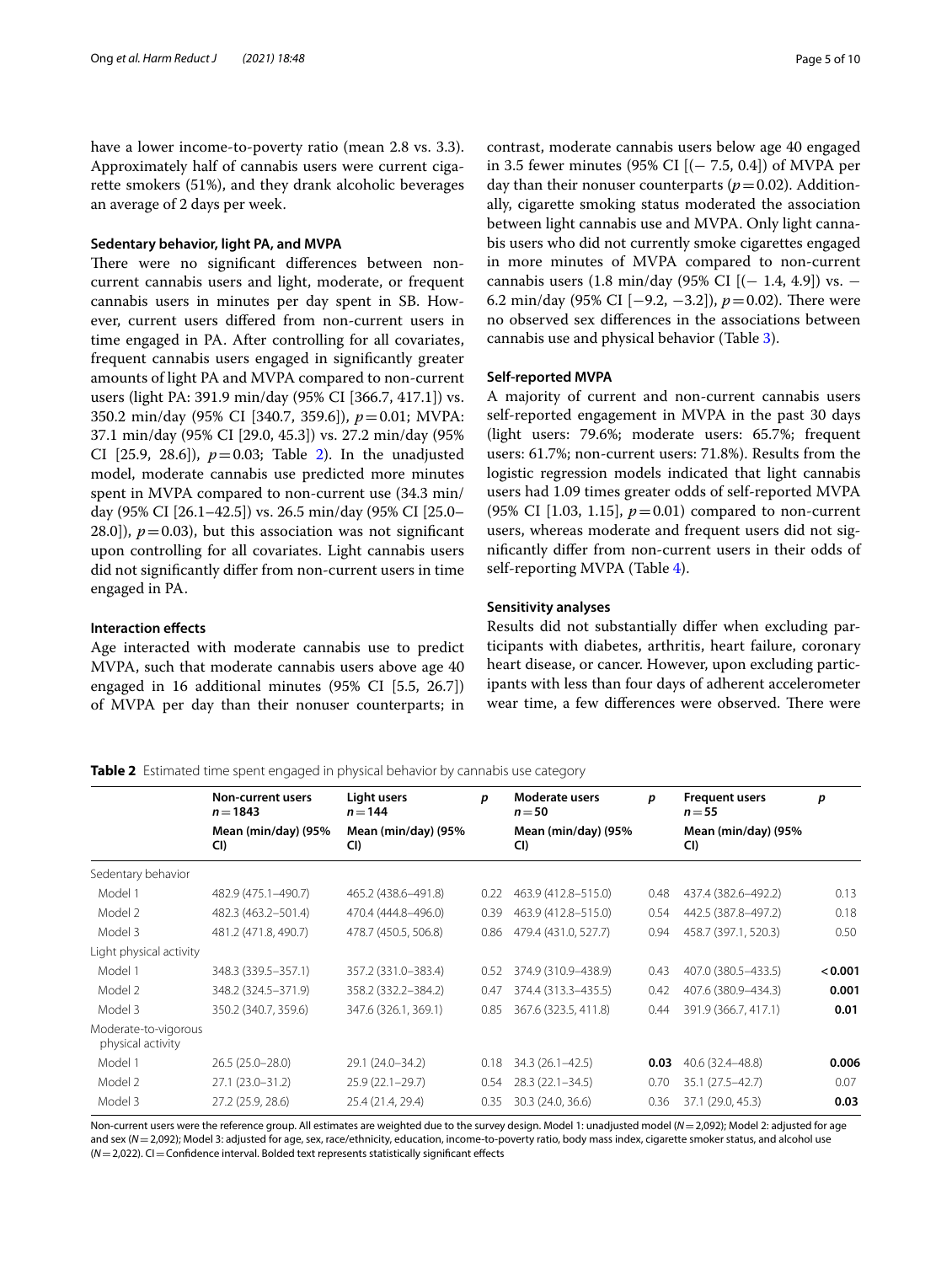<span id="page-7-0"></span>Table 3 Differences between current cannabis users versus non-current users in time spent in physical behavior stratified by age, sex, and current cigarette smoking status

|                                                | Age                                      |                             | Sex              |                                          |                             | Current cigarette smoker |                                       |                             |      |
|------------------------------------------------|------------------------------------------|-----------------------------|------------------|------------------------------------------|-----------------------------|--------------------------|---------------------------------------|-----------------------------|------|
|                                                | $<$ 40                                   | >40                         | p                | Male                                     | Female                      | p                        | Yes                                   | No                          | p    |
|                                                | Difference in Mean (min/day)<br>(95% CI) |                             |                  | Difference in Mean (min/day)<br>(95% CI) |                             |                          | Difference in Mean (min/day) (95% CI) |                             |      |
| Light users<br>$(n=142)$                       |                                          |                             |                  |                                          |                             |                          |                                       |                             |      |
| Sedentary<br>behavior                          | 15.7<br>$(-8.8, 40.1)$                   | $-32.9$<br>$(-61.5, -4.3)$  | $0.21$ 8.8       | $(-11.4, 28.9)$                          | $-17.9$<br>$(-43.7, 7.9)$   |                          | $0.31$ 10.5 ( $-$ 14.7, 35.7)         | $-13.6$ ( $-33.7, 6.5$ )    | 0.35 |
| Light physical<br>activity                     | $-19.6$<br>$(-44.2, 5.3)$                | 18.1 (3.4, 32.7)            |                  | $0.20 - 2.9$<br>$(-21.9, 16.1)$          | $-1.1$<br>$(-28.1, 25.9)$   |                          | $0.95 - 15.9(-49.1)$<br>17.4)         | 8.5<br>$(-7.9, 24.8)$       | 0.45 |
| Moderate-to-vig-<br>orous physical<br>activity | $-2.0$<br>$(-6.2, 2.3)$                  | 0.3<br>$(-4.2, 4.8)$        |                  | $0.39 - 4.0$<br>$(-8.3, 0.3)$            | 1.2<br>$(-3.4, 5.7)$        |                          | $0.30 - 6.2 (-9.2, -3.2)$             | 1.8<br>$(-1.4, 4.9)$        | 0.02 |
| Moderate users<br>$(n=47)$                     |                                          |                             |                  |                                          |                             |                          |                                       |                             |      |
| Sedentary<br>behavior                          | 23.2<br>$(-28.6, 75.1)$                  | $-32.9$<br>$(-94.1, -12.6)$ |                  | $0.17$ 15.5<br>$(-88.1, 70.2)$           | 9.1<br>$(-73.2, 91.3)$      |                          | $0.77 - 18.1 (-31.5,$<br>$-4.7$       | 19.2<br>$(-52.0, 90.3)$     | 0.42 |
| Light physical<br>activity                     | $-1.9$<br>$(-47.2, 43.4)$                | 49.2 (9.0, 89.4)            |                  | $0.18$ 31.3<br>$(-3.0, 65.5)$            | $-37.7$<br>$(-93.8, 18.4)$  |                          | $0.07$ 26.3<br>$(-2.9, 55.4)$         | 5.6<br>$(-56.1, 67.2)$      | 0.61 |
| Moderate-to-vig-<br>orous physical<br>activity | $-3.5$<br>$(-7.5, 0.4)$                  | 16.1(5.5, 26.7)             | $0.02 \quad 4.1$ | $(-0.5, 8.6)$                            | $-2.3$<br>$(-10.3, 5.7)$    |                          | $0.20$ 8.4 (2.8, 14.1)                | $-3.9$<br>$(-9.5, 1.7)$     | 0.07 |
| Frequent users<br>$(n=54)$                     |                                          |                             |                  |                                          |                             |                          |                                       |                             |      |
| Sedentary<br>behavior                          | 4.0<br>$(-62.1, 70.1)$                   | $-68.3$<br>$(-143.8, 7.1)$  |                  | $0.59 - 1.9$<br>$(-56.6, 52.8)$          | $-78.9$<br>$(-175.0, 17.2)$ |                          | $0.14 - 24.7 (-75.3)$<br>25.9         | $-12.2$ ( $-96.3$ )<br>72.0 | 0.85 |
| Light physical<br>activity                     | 39.6 (23.3, 55.9) 39.2 (1.6, 76.7)       |                             |                  | $0.98$ 45.2 (23.8, 66.5)                 | 33.4<br>$(-5.8, 72.6)$      |                          | $0.71$ 45.6 (31.9, 59.3)              | 23.2 (10.2, 36.1)           | 0.30 |
| Moderate-to-vig-<br>orous physical<br>activity | 11.0 (1.3, 20.6) 11.2                    | $(-0.7, 23.1)$              | $0.86$ 6.4       | $(-3.5, 15.6)$                           | 19.6 (9.7, 29.4)            | $0.10$ 9.2               | $(-0.5, 16.5)$                        | 11.7<br>$(-5.8, 29.2)$      | 0.83 |

Models adjusted for all covariates except for the stratifcation variable. Non-current users (*n*=1,779) were the reference group. The diference in means was calculated by subtracting non-current user estimates from current cannabis user estimates. All estimates are weighted due to the survey design. CI = Confidence interval. Bolded text represents statistically signifcant efects

<span id="page-7-1"></span>**Table 4** Adjusted odds of self-reported moderate-to-vigorous physical activity by cannabis use frequency

|                                                           | Light users<br>$n = 144$                                          | p    | Moderate users<br>$n = 50$ | р    | <b>Frequent users</b><br>$n = 55$ | р    |  |  |  |  |
|-----------------------------------------------------------|-------------------------------------------------------------------|------|----------------------------|------|-----------------------------------|------|--|--|--|--|
|                                                           | Reference group = non-current users ( $n = 1843$ )<br>OR (95% CI) |      |                            |      |                                   |      |  |  |  |  |
| Self-reported moderate-to-vigor-<br>ous physical activity |                                                                   |      |                            |      |                                   |      |  |  |  |  |
| Model 1                                                   | 1.08 (1.01, 1.15)                                                 | 0.03 | 0.94(0.75, 1.18)           | 0.61 | 0.90(0.75, 1.09)                  | 0.31 |  |  |  |  |
| Model 2                                                   | 1.06 (0.99, 1.13)                                                 | 0.14 | 0.93(0.75, 1.14)           | 0.49 | 0.88(0.73, 1.06)                  | 0.20 |  |  |  |  |
| Model 3                                                   | 1.09 (1.03, 1.15)                                                 | 0.01 | 0.98(0.82, 1.16)           | 0.78 | 1.00 (0.87, 1.16)                 | 0.98 |  |  |  |  |

Model 1: unadjusted model (*N*=2,092); Model 2: adjusted for age and sex (*N*=2,092); Model 3: adjusted for age, sex, race/ethnicity, education, income-to-poverty ratio, body mass index, cigarette smoker status, and alcohol use ( $N=2,022$ ).  $OR=O$ dds ratio; CI=confidence interval. Bolded text represents statistically significant effects

no longer signifcant diferences between frequent cannabis users and non-current users in minutes engaged in light PA or MVPA (light PA: 386.2 min/day (95% CI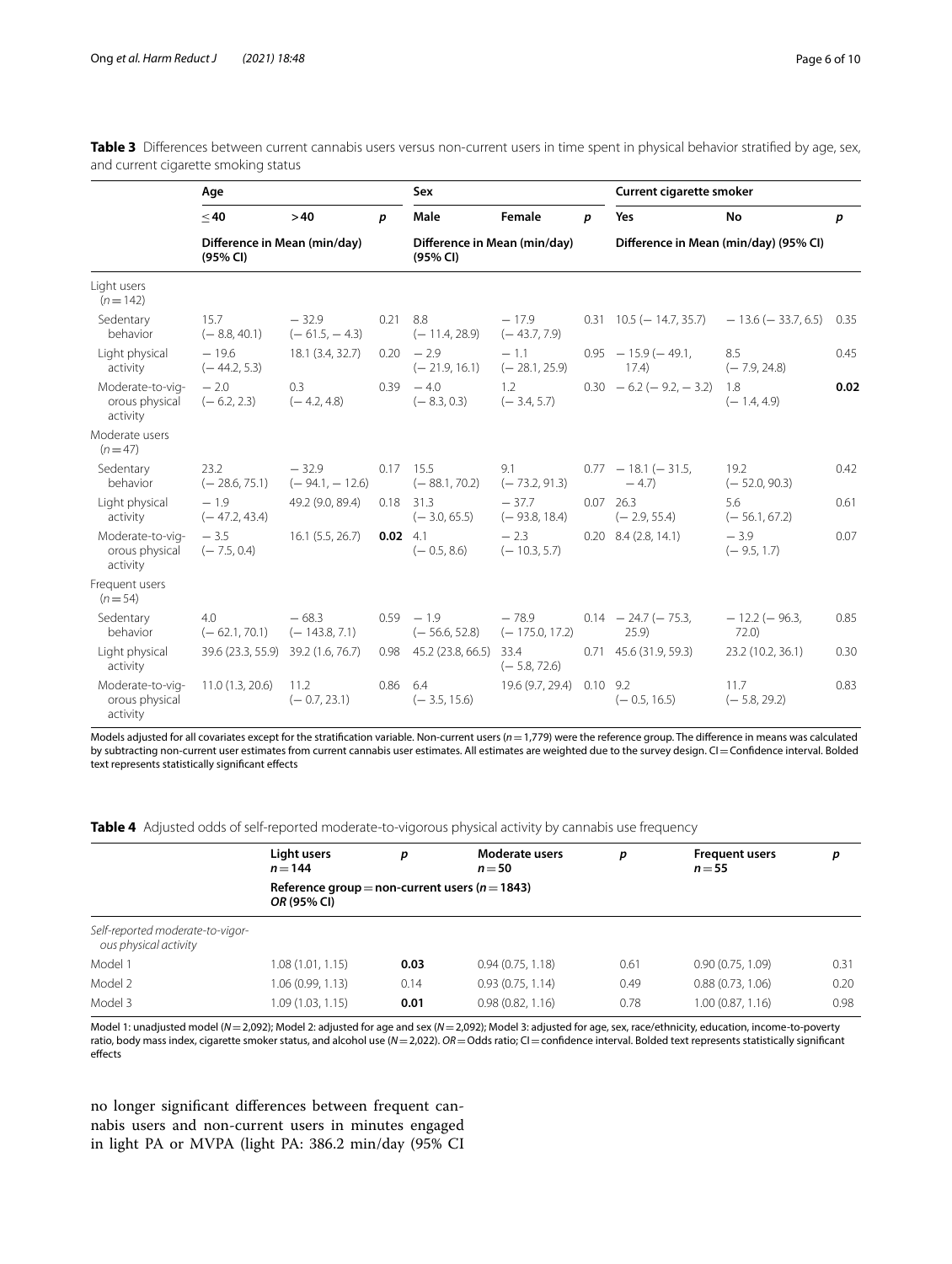[355.4, 417.1]) vs. 357.7 min/day (95% CI [347.2, 368.2]), *p*=0.14; MVPA: 33.1 min/day (25.4, 40.8) vs. 27.7 min/ day  $(26.3, 29.0)$ ,  $p=0.21$ ). Additionally, light cannabis use was a marginally signifcant predictor of self-reported engagement in MVPA (odds ratio [*OR*]=1.07, 95% CI  $[1.00, 1.15], p = 0.08$ .

#### **Discussion**

To our knowledge, this is the frst study to use objective accelerometry measures to assess the relationship between cannabis use and physical behavior in a population-based sample of US adults. The results suggest that frequent cannabis users engaged in more PA than noncurrent users, but spent similar amounts of time in SB. Light and moderate cannabis users did not difer from non-current users in minutes spent in PA per day. Additionally, the associations between cannabis use and PA were stronger among adults over 40 years old and those who did not currently smoke cigarettes. Lastly, the subjective measures of MVPA produced diferent results, such that light cannabis users had greater odds of selfreporting MVPA compared to non-current users.

Our results can be compared to the analysis of 2007– 2014 NHANES data by Vidot et al. [[19\]](#page-10-7). Using selfreported PA assessments, they found a lower prevalence of engaging in MVPA among current cannabis users compared to non-current users, and found that as frequency of cannabis use increased, the minutes spent in MVPA decreased. We did not fnd the same pattern of results for accelerometer-measured or self-reported MVPA (with self-reported MVPA measured identically to their main outcome). Our results show that, in contrast, frequent cannabis users spent more minutes in MVPA and had similar odds of self-reporting MVPA compared to non-current users. Vidot et al. [[19](#page-10-7)] examined data from a longer time period than the current study, yielding nearly 6.5 times as many cannabis users for analyses, which may contribute to the discrepancy between results. Furthermore, given the well-documented inconsistencies between objectively and subjectively reported PA, it is possible that self-report biases contribute to the Vidot et al. [\[19](#page-10-7)] fndings. Our self-reported MVPA measure did not reveal any diferences between frequent cannabis users and non-current users, indicating that objective versus subjective measures lead to diferences when assessing the relationship between cannabis use and physical behavior.

Our fndings do not support the mainstream perception of cannabis users as living sedentary lifestyles [\[18](#page-10-6)]. As cannabis's legal status and risk perception changes [[10\]](#page-10-1), cannabis users have sought to challenge this stereotype, as demonstrated by the annual 420 Games, which feature a 4.2-mile run and other athletic competitions [[41\]](#page-10-29). While the relationship between cannabis use and physical behavior has yet to be defnitively established, it is possible that public perception of cannabis users has shifted, especially after the federal legalization of Cannabidiol (CBD) in 2018. This prospect should be explored in future research.

Age was negatively correlated with MVPA and positively correlated with SB in our sample, which is expected since the aging process contributes physiological barriers to engaging in high intensity PA [[42\]](#page-10-30). We observed a larger diference in minutes of MVPA among participants above the median age (40 years) compared to those below, based on current cannabis use status (Table [3](#page-6-0)). Though not conclusive, this suggests that moderate cannabis use may have greater implications for PA in middle age. If true, a possible explanation is that cannabis is being used for exercise-induced pain recovery, since PA brings about pain and muscle soreness [\[43](#page-10-31)], and a decreased pain threshold and muscle hypersensitivity have been documented with increasing age [[44\]](#page-10-32). Future research should assess age diferences in physical behavior by cannabis use status among a larger age range, including older adults.

Prior research has posited that the endocannabinoid system (i.e., cannabinoids occurring naturally in the body) is a pathway by which moderate-to-vigorous physical activity (MVPA) leads to a psychologically rewarding, PA-induced state (e.g., runner's high), which may play a role in the motivation to be physically active. The endocannabinoid pathway may be disturbed by the consumption of exogenous cannabinoids (i.e., cannabis use), but this mechanism is not fully understood [\[45](#page-10-33), [46\]](#page-10-34). Alternatively, it has been suggested that exogenous cannabinoids may aid in recovery from pain and muscle soreness brought about by PA [\[43](#page-10-31)], thereby positively infuencing the motivation to engage in PA [[46\]](#page-10-34). Cannabis use has been shown to reduce pain and infammation among patient populations [\[47](#page-10-35)[–49\]](#page-10-36). However, among the general population, the evidence for an inverse association between cannabis use and inflammation is limited  $[31, 1]$  $[31, 1]$  $[31, 1]$ [50\]](#page-10-37).

Whereas frequent cannabis use predicted more minutes spent in light PA and MVPA, light cannabis use did not. This could potentially be due to differences in the reasons for cannabis use among frequent versus light cannabis users. Perhaps frequent users in the sample used cannabis for PA-related purposes and incorporated it into their lifestyle. Among light users, cannabis may have primarily been used recreationally. Participants did not report their reasons for cannabis use in NHANES, so future research is needed to examine how this may impact the relationship between cannabis use and physical behavior.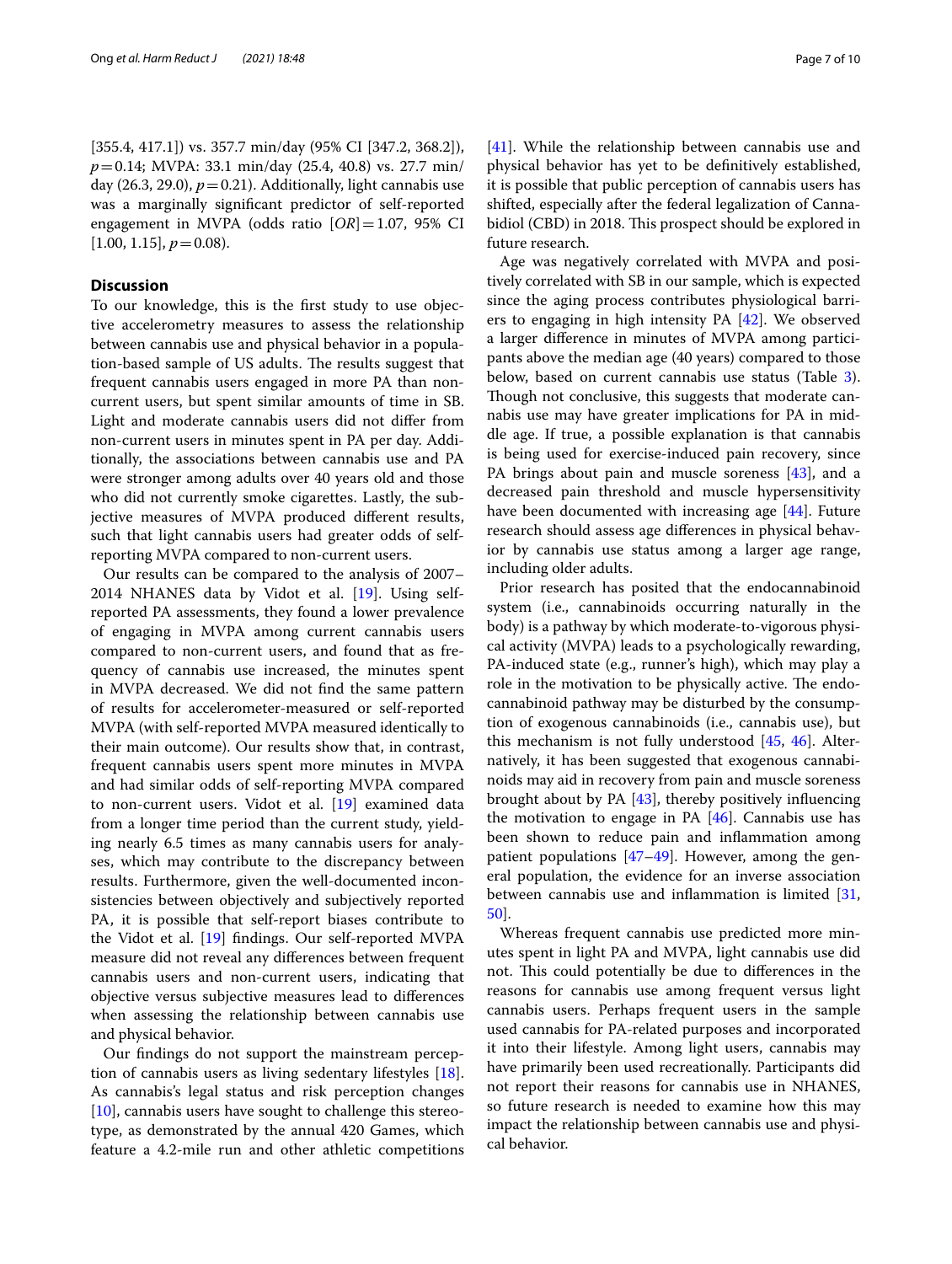An important limitation to this study is the cross-sectional design, which does not allow the causality between cannabis use and levels of physical behavior to be determined. Second, accelerometer data were only available for the 2005–2006 NHANES. Although the legal and social context surrounding cannabis use have changed since the data used in this study were generated, this work establishes the need to incorporate objective measures into future studies and the results serve as a baseline with which future work can be compared. Having only one wave of NHANES data also led to small samples sizes when stratifying adults by cannabis use status, and future studies with larger samples are needed to improve precision. Third, the NHANES Drug Use Questionnaire did not distinguish between strains of cannabis, which have varying levels of tetrahydrocannabinol, the psychoactive component in cannabis, and are known to produce differing experiences for users  $[51, 52]$  $[51, 52]$  $[51, 52]$  $[51, 52]$ . These differences may lead to distinct relationships with physical behavior. Lastly, accelerometers were not waterproof and thus were unable to capture any water-based PA, such as swimming.

Despite its limitations, this study was novel in its use of objective accelerometer data within a national, population-based survey. The objective accelerometry measures used in this study allowed physical behavior to be described with increased accuracy. Future studies using this approach should investigate more nuanced features of the cannabis–physical behavior relationship, including the precise timing and duration of SB and PA events.

#### **Conclusions**

In a national, population-based US sample, current cannabis use was signifcantly associated with accelerometermeasured PA, such that frequent cannabis users engaged in greater minutes of light PA and MVPA compared to non-current users. Current and non-current cannabis users did not difer in time spent in SB. Results derived from self-reported MVPA did not align with those produced by accelerometer measures. Findings tended to be stronger among adults over 40 and those who did not smoke cigarettes. Findings add to the cannabis and physical behavior literature by incorporating objective accelerometer measures. Further understanding of the association between cannabis use and health behaviors is essential to fully addressing the public health concerns associated with cannabis use.

#### **Abbreviations**

PA: Physical activity; SB: Sedentary behavior; NHANES: National Health and Nutrition Examination Survey; MVPA: Moderate-to-vigorous physical activity; cpm: Counts per minute; BMI: Body mass index; SD: Standard deviation; GED: General education development; AA: Associates of arts.

#### **Acknowledgements**

Not applicable.

#### **Authors' contributions**

LO was involved in all aspects of the project, including the performance of statistical analyses and the drafting and revising of the entire manuscript. JB was involved in all aspects of the project, including conceptualizing the study, reviewing statistical analyses, and drafting the manuscript. CA conducted the literature review and preliminary statistical analyses and aided with drafting the manuscript. PC conducted the literature review and aided with drafting the manuscript. VB was involved in all aspects of the project, including conceptualizing the study, overseeing statistical analyses, and drafting the manuscript. All authors read and approved the fnal manuscript.

#### **Funding**

This work was supported by a Tobacco-Related Disease Research Program New Investigator Award T31 KT1501 (PI: Bellettiere).

#### **Availability of data and materials**

The datasets used and/or analyzed during the current study are available in the Centers for Disease Control and Prevention/National Center for Health Statistics repository.<https://wwwn.cdc.gov/nchs/nhanes/Default.aspx>

#### **Declarations**

**Ethics approval and consent to participate** Not applicable.

#### **Consent for publication**

Not applicable.

#### **Competing interests**

The authors declare they have no competing interests.

#### **Author details**

<sup>1</sup> Department of Psychology, University of British Columbia, 2136 West Mall, Vancouver, BC V6T 1Z4, USA. <sup>2</sup> Herbert Wertheim School of Public Health and Longevity Science, University of California San Diego, 9500 Gillman Drive, San Diego, CA 92093, USA. <sup>3</sup> Graduate School of Public Health, San Diego State University, 5500 Campanile Drive, San Diego, CA 92182, USA. 4 Department of Psychology, Chapman University, 1 University Drive, Orange, CA 92866, USA.

#### Received: 22 June 2020 Accepted: 20 April 2021 Published online: 29 April 2021

#### **References**

- <span id="page-9-0"></span>1. Tremblay MS, Aubert S, Barnes JD, Saunders TJ, Carson V, Latimer-Cheung AE, et al. Sedentary behavior research network (sbrn) - terminology consensus project process and outcome. Int J Behav Nutr Phys Act. 2017;14(1):1–17.
- <span id="page-9-1"></span>2. Powell KE, King AC, Buchner DM, Campbell WW, DiPietro L, Erickson KI, et al. The scientifc foundation for the physical activity guidelines for Americans, 2nd edition. J Phys Act Heal. 2019;16(1):1–11.
- 3. Ekelund U, Tarp J, Steene-Johannessen J, Hansen BH, Jefferis B, Fagerland MW, et al. Dose-response associations between accelerometry measured physical activity and sedentary time and all cause mortality: systematic review and harmonised meta-analysis. Bmj. 2019;l4570.
- <span id="page-9-2"></span>4. LaCroix AZ, Bellettiere J, Rillamas-Sun E, Di C, Evenson KR, Lewis CE, et al. Association of light physical activity measured by accelerometry and incidence of coronary heart disease and cardiovascular disease in older women. JAMA Netw open. 2019;2(3):e190419.
- <span id="page-9-3"></span>5. Blackwell D, Clarke T. State variation in meeting the 2008 federal guidelines for both aerobic and muscle-strengthening activities through leisure-time physical activity among adults aged 18–64: United States, 2010–2015. Natl Health Stat Report. 2018;(112).
- <span id="page-9-4"></span>6. Marcotte-Chenard, Alexis, Deshayes, Thomas A., Ghachem, Ahmed, Brochu M. Prevalence of the metabolic syndrome between 1999 and 2014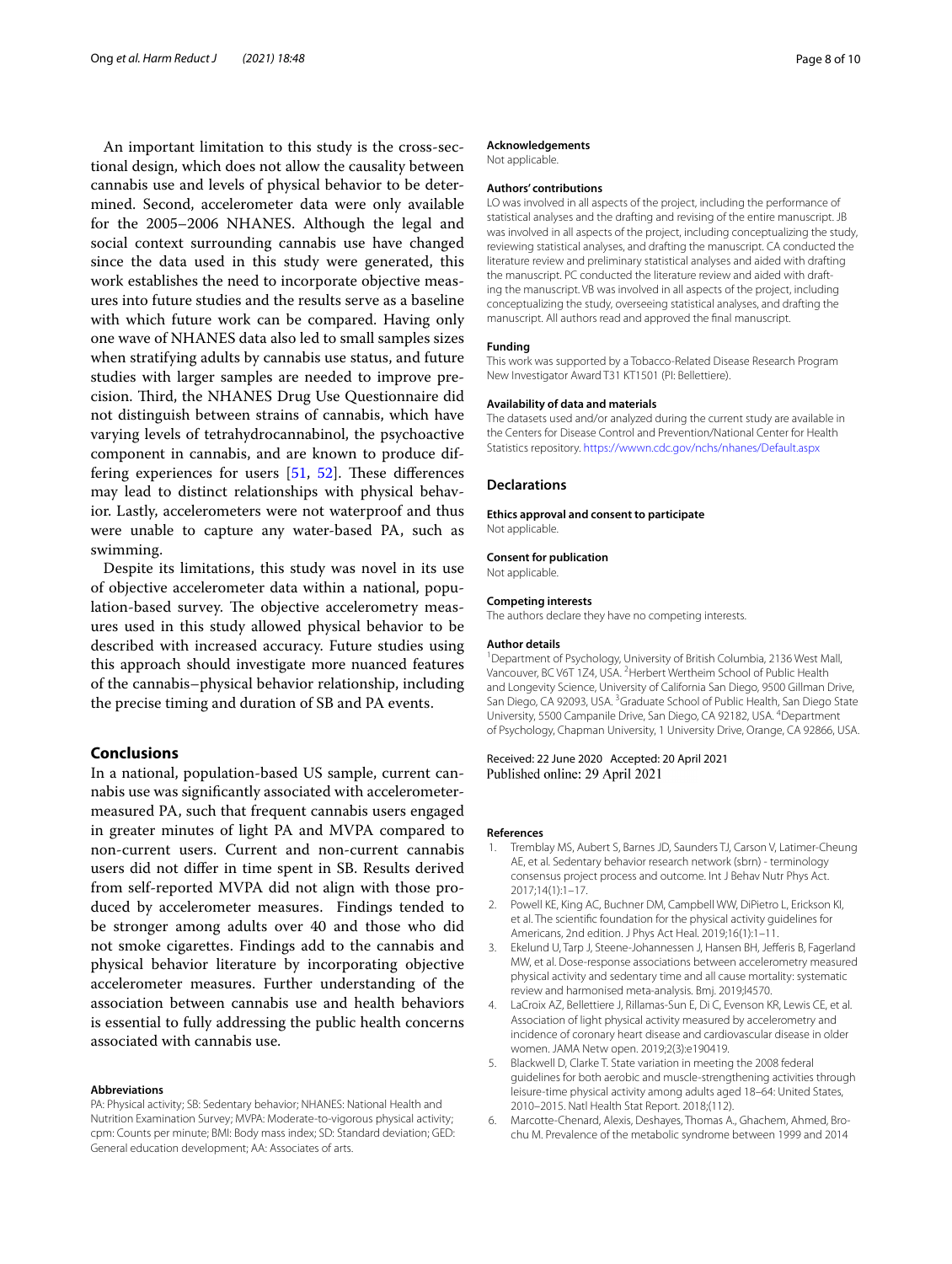in the United States adult population and the impact of the 2007–2008 recession: an NHANES study. Appl Physiol Nutr Metab. 2019;44(8):861–9.

- 7. Stokes A, Ni Y, Preston SH. Prevalence and trends in lifetime obesity in the U.S., 1988–2014. Am J Prev Med. 2017;53(5):567–75.
- 8. Benjamin EJ, Virani SS, Callaway CW, Chamberlain AM, Chang AR, Cheng S, et al. Heart disease and stroke statistics - 2018 update: a report from the American Heart Association. Circulation. 2018;137(12):E67-492.
- <span id="page-10-0"></span>9. Stokes A, Preston SH. The contribution of rising adiposity to the increasing prevalence of diabetes in the United States. Prev Med (Baltim). 2017;101:91–5.
- <span id="page-10-1"></span>10. Carliner H, Brown QL, Sarvet AL, Hasin DS. Cannabis use, attitudes, and legal status in the U.S.: A review. Prev Med (Baltim) [Internet]. 2017;104:13–23. https://doi.org[/https://doi.org/10.1016/j.ypmed.2017.07.](https://doi.org/10.1016/j.ypmed.2017.07.008) [008](https://doi.org/10.1016/j.ypmed.2017.07.008)
- <span id="page-10-2"></span>11. Penner EA, Buettner H, Mittleman MA. The impact of marijuana use on glucose, insulin, and insulin resistance among US adults. Am J Med. 2013;126(7):583–9.
- 12. Vidot DC, Prado G, Hlaing WWM, Florez HJ, Arheart KL, Messiah SE. Metabolic syndrome among marijuana users in the United States: an analysis of national health and nutrition examination survey data. Am J Med. 2016;129(2):173–9.
- 13. Meier MH, Pardini D, Beardslee J, Matthews KA. Associations between cannabis use and cardiometabolic risk factors: a longitudinal study of men. Psychosom Med. 2019;81(3):281–8.
- <span id="page-10-3"></span>14. Le Strat Y, Le Foll B. Obesity and cannabis use: results from 2 representative national surveys. Am J Epidemiol. 2011;174(8):929–33.
- <span id="page-10-4"></span>15. Milani RV, Lavie CJ. Health care 2020: Reengineering health care delivery to combat chronic disease. Am J Med. 2015;128(4):337–43.
- 16. Danaei G, Ding EL, Mozaffarian D, Taylor B, Rehm J, Murray CJL, et al. The preventable causes of death in the United States: Comparative risk assessment of dietary, lifestyle, and metabolic risk factors. PLoS Med. 2009;6:4.
- <span id="page-10-5"></span>17. Edwards MK, Loprinzi PD. High amounts of sitting, low cardiorespiratory ftness, and low physical activity levels: 3 key ingredients in the recipe for infuencing metabolic syndrome prevalence. Am J Heal Promot. 2018;32(3):587–94.
- <span id="page-10-6"></span>18. YorkWilliams SL, Gust CJ, Mueller R, Bidwell LC, Hutchison KE, Gillman AS, et al. The New Runner's High? Examining Relationships Between Cannabis Use and Exercise Behavior in States With Legalized Cannabis. Front Public Heal [Internet]. 2019;7(April):1–7. https://www.frontiersin.org/ article/<https://doi.org/10.3389/fpubh.2019.00099/full>
- <span id="page-10-7"></span>19. Vidot DC, Bispo JB, Hlaing WWM, Prado G, Messiah SE. Moderate and vigorous physical activity patterns among marijuana users: Results from the 2007–2014 National Health and Nutrition Examination Surveys. Drug Alcohol Depend [Internet]. 2017;178(December 2016):43–8. http://dx.doi. org/<https://doi.org/10.1016/j.drugalcdep.2017.05.004>
- <span id="page-10-8"></span>20. Smith L, Sherratt F, Barnett Y, Cao C, Tully MA, Koyanagi A, et al. Physical activity, sedentary behaviour and cannabis use in 15,822 US adults: crosssectional analyses from NHANES. Public Health. 2021;193:76–82.
- <span id="page-10-9"></span>21. Neilson HK, Lin Z. Is Cannabis Use Associated with Sedentary Behavior during Leisure Time? A Study in Canada, 2011–2012. Subst Use Misuse. 2019;54(5):852–62.
- <span id="page-10-10"></span>22. Coughlin SS. Recall bias in epidemiologic studies. J Clin Epidemiol. 1990;43(1):87–91.
- <span id="page-10-11"></span>23. Krumpal I. Determinants of social desirability bias in sensitive surveys: A literature review. Qual Quant. 2013;47(4):2025–47.
- <span id="page-10-12"></span>24. Battisti RA, Roodenrys S, Johnstone SJ, Respondek C, Hermens DF, Solowij N. Chronic use of cannabis and poor neural efficiency in verbal memory ability. Psychopharmacology. 2010;209(4):319–30.
- <span id="page-10-13"></span>25. Ranganathan M, Souza DCD. The acute effects of cannabinoids on memory in humans : a review. 2006;
- <span id="page-10-14"></span>26. Skender S, Ose J, Chang-Claude J, Paskow M, Brühmann B, Siegel EM, et al. Accelerometry and physical activity questionnaires: a systematic review. BMC Public Health [Internet]. 2016;16(1):1–10. http://dx.doi. org/<https://doi.org/10.1186/s12889-016-3172-0>
- <span id="page-10-15"></span>27. LaMonte MJ, Lee I-M, Rillamas-Sun E, Bellettiere J, Evenson KR, Buchner DM, et al. Comparison of questionnaire and device measures of physical activity and sedentary behavior in a multi-ethnic cohort of older women. J Meas Phys Behav. 2019;2(2):82–93.
- <span id="page-10-16"></span>28. Centers for Disease Control and Prevention. National Health and Nutrition Examination Survey Data. Hyattsville, MD: U.S. Department of Health and

Human Services, Centers for Disease Control and Prevention. Hyattsville, MD; 2005.

- <span id="page-10-17"></span>29. Migueles JH, Cadenas-Sanchez C, Ekelund U, Delisle Nyström C, Mora-Gonzalez J, Löf M, et al. Accelerometer data collection and processing criteria to assess physical activity and other outcomes: a systematic review and practical considerations. Sport Med. 2017;47(9):1821–45.
- <span id="page-10-18"></span>30. Centers for Disease Control and Prevention. National Health and Nutrition Examination Survey Questionnaire (or Examination Protocol, or Laboratory Protocol). MD: Hyattsville; 2005.
- <span id="page-10-19"></span>31. Okafor CN, Li M, Paltzer J. Self-reported cannabis use and biomarkers of infammation among adults in the United States. Brain, Behav Immun - Heal [Internet]. 2020;7(June):100109. https://doi.org/[https://doi.org/10.](https://doi.org/10.1016/j.bbih.2020.100109) [1016/j.bbih.2020.100109](https://doi.org/10.1016/j.bbih.2020.100109)
- <span id="page-10-20"></span>32. Healy GN, Matthews CE, Dunstan DW, Winkler EAH, Owen N. Sedentary time and cardio-metabolic biomarkers in US adults: NHANES 200306. Eur Heart J. 2011;32(5):590–7.
- <span id="page-10-21"></span>33. Freedson, P.S., Melanson, E., Sirard J. Calibration of the computer science and applications, inc. accelerometer. Med Sci Sport Exerc [Internet]. 1998;30(5):777–81. <https://www.ncbi.nlm.nih.gov/pubmed/9588623>
- <span id="page-10-22"></span>34. Matthews CE, Chen KY, Freedson PS, Buchowski MS, Beech BM, Pate RR, et al. Amount of time spent in sedentary behaviors in the United States, 2003–2004. Am J Epidemiol. 2008;167(7):875–81.
- <span id="page-10-23"></span>35. Team RC. R: A language and environment for statistical computing [Internet]. Vienna, Austria: R Foundation for Statistical Computing; 2019. <https://www.r-project.org/>
- <span id="page-10-24"></span>36. Lumley T. survey: analysis of complex survey samples. R package version 3.35–1. 2019.
- <span id="page-10-25"></span>37. Qi Q, Strizich G, Merchant G, Sotres-Alvarez D, Buelna C, Castañeda SF, et al. Objectively measured sedentary time and cardiometabolic biomarkers in US Hispanic/Latino adults: the Hispanic Community Health Study/Study of Latinos (HCHS/SOL). Circulation. 2015;132(16):1560–9.
- <span id="page-10-26"></span>38. Willett, W., Stampfer MJ. Total energy intake: Implications for epidemiologic analyses. Am J Epidemiol [Internet]. 1986;124(1):17–27. Available from: <https://www.ncbi.nlm.nih.gov/pubmed/3521261>
- <span id="page-10-27"></span>39. Bellettiere J, Carlson JA, Rosenberg D, Singhania A, Natarajan L, Berardi V, et al. Gender and age diferences in hourly and daily patterns of sedentary time in older adults living in retirement communities. PLoS One. 2015;10(8).
- <span id="page-10-28"></span>40. Hindocha C, Shaban NDC, Freeman TP, Das RK, Gale G, Schafer G, et al. Associations between cigarette smoking and cannabis dependence: a longitudinal study of young cannabis users in the United Kingdom. Drug Alcohol Depend [Internet]. 2015;148:165–71. Available from: http:// dx.doi.org[/https://doi.org/10.1016/j.drugalcdep.2015.01.004](https://doi.org/10.1016/j.drugalcdep.2015.01.004)
- <span id="page-10-29"></span>41. Sprecher MH. Inside Events: The 420 Games [Internet]. Sports Destination Management. 2019. [https://www.sportsdestinations.com/sports/multi](https://www.sportsdestinations.com/sports/multi-sport-games/inside-events-420-games-15843)[sport-games/inside-events-420-games-15843](https://www.sportsdestinations.com/sports/multi-sport-games/inside-events-420-games-15843)
- <span id="page-10-30"></span>42. National Institute on Drug Abuse; National Institutes of Health; U.S. Department of Health and Human Services. Physical Activity Guidelines for Americans, 2nd edition. Washington, DC: U.S.; 2018.
- <span id="page-10-31"></span>43. Dannecker EA, Koltyn KF. Pain during and within hours after exercise in healthy adults. Sport Med. 2014;44(7):921–42.
- <span id="page-10-32"></span>44. Vecchiet L. Muscle pain and aging. J Musculoskelet Pain. 2002;10(1–2):5–22.
- <span id="page-10-33"></span>45. Dietrich A, McDaniel WF. Endocannabinoids and exercise. Br J Sports Med. 2004;38(5):536–41.
- <span id="page-10-34"></span>46. Gillman AS, Hutchison KE, Bryan AD. Cannabis and exercise science: a commentary on existing studies and suggestions for future directions. Sport Med. 2015;45(10):1357–63.
- <span id="page-10-35"></span>47. Namdar D, Koltai H. Medical cannabis for the treatment of infammation. Nat Prod Commun. 2018;13(3):249–54.
- 48. Pellati F, Borgonetti V, Brighenti V, Biagi M, Benvenuti S, Corsi L. Cannabis sativa L. and Nonpsychoactive Cannabinoids: Their Chemistry and Role against Oxidative Stress, Infammation, and Cancer. Biomed Res Int. 2018;2018.
- <span id="page-10-36"></span>49. Haroutounian S, Ratz Y, Ginosar Y, Furmanov K, Saif F, Meidan R, et al. The effect of medicinal cannabis on pain and quality-of-life outcomes in chronic pain: a prospective open-label study. Clin J Pain. 2016;32(12):1036–43.
- <span id="page-10-37"></span>50. Alshaarawy O, Sidney S, Auer R, Green D, Soliman EZ, Goff DC, et al. Cannabis use and markers of systemic infammation: the coronary artery risk development in young adults study. Am J Med [Internet].